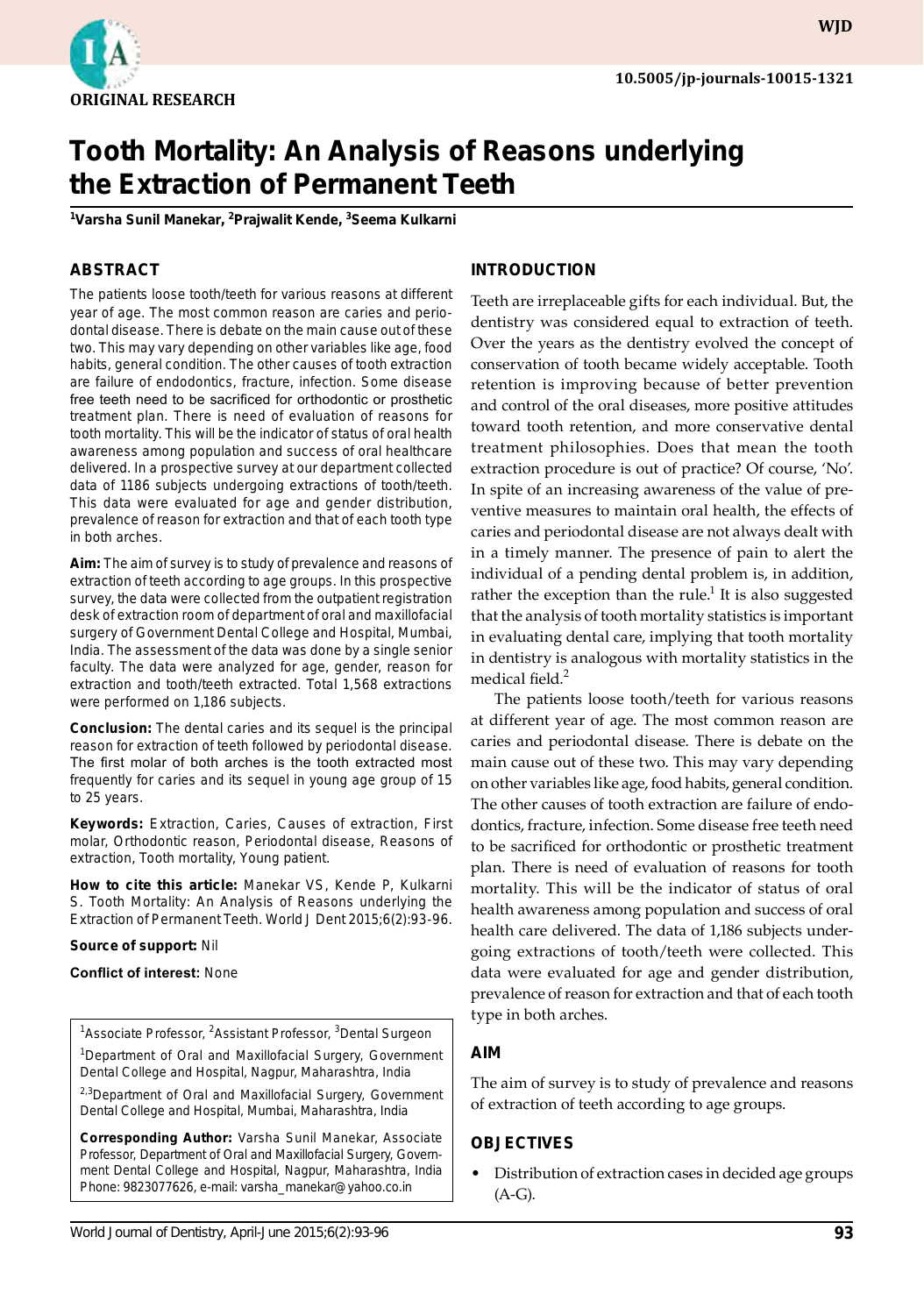- Cases distribution according to gender in the age groups.
- Prevalence of reasons of extraction.
- Prevalence of extraction of each tooth type in both arches.

## **Methods**

*Sample collection*: The data were collected from the extraction room of department of oral and maxillofacial surgery of Government Dental College and Hospital, Mumbai, India. Duration of survey was 1 month, from 17/7/2012 to 17/8/2012. Information was collected at the outpatient registration desk: age, gender, reason for extraction and tooth/teeth extracted were noted. The patients were put in age groups A to G as shown in Table 1.

The reasons for teeth mortality were adapted based on Cahen et al<sup>3</sup> with little modification. The assessment of the data was done by a single senior faculty. The data of reasons for tooth extraction were put in following categories:

- Caries—carious tooth as well their sequels including all endodontic reasons
- Periodontal diseases—tooth extraction for all periodontal pathologies
- Orthodontic reason—tooth indicated for extraction as part of orthododntic treatment planning
- Trauma—tooth extracted for external trauma
- Over retained deciduous teeth

Impacted teeth and third molar extraction were not included in sample collection. The tooth type and arch was also noted.

The data, thus, collected were put in Tables 1 to 4 for analysis. Table 1 shows the distribution of subjects according to age groups A to G and according to gender in each group. Table 2 shows the prevalence of reasons of tooth extraction in groups A to G. The prevalence of maxillary tooth in age groups A to G is in Table 3. Table 4 shows the prevalence of mandibular tooth in age groups A to G.

## **Observation**

The assessment of data was done and analyzed as follows:

- Out of 1,186 subjects, the distribution in age groups and gender is shown in Table 1. Maximum teeth are lost by age group A that is in 15 to 25 years 20.74 %, followed by group B (17.11%) and C (18.04%). In group D and E, almost equal number of extractions were performed that is 16.35 and 16.10% respectively. The group F and G underwent least extractions 8.51 and 2.95% respectively.
- From Table 1, groups A and C have almost equal gender distribution. In group B, female percentage was more than male patients, whereas male percentage of extraction was greater in groups D, E, F and G age groups. Graph 1 shows the findings clearly.
- Total 1,568 extractions were performed on 1,186 subjects. Table 2 shows the prevalence of reasons for extractions. The caries was the most common reason with 55.67% teeth extracted for this cause. Second most common cause being periodontal reasons with 23.59%. The 18.17% cases of retained tooth removed.

| Age<br>groups | Age range<br>(years) | Number of<br>extractions | Percentage | Male | Percentage | Female | Percentage |
|---------------|----------------------|--------------------------|------------|------|------------|--------|------------|
| A             | $15 - 25$            | 248                      | 20.74      | 121  | 48.79      | 127    | 51.20      |
| B             | 26-35                | 203                      | 17.11      | 80   | 39.40      | 123    | 60.59      |
| C             | 36-45                | 214                      | 18.04      | 104  | 48.59      | 110    | 51.40      |
| D             | 46-55                | 194                      | 16.35      | 117  | 60.30      | 77     | 39.69      |
| E             | 56-65                | 191                      | 16.10      | 131  | 68.58      | 60     | 31.41      |
| F             | 66-75                | 101                      | 8.51       | 77   | 76.23      | 26     | 25.74      |
| G             | 76-85                | 35                       | 2.95       | 24   | 68.57      | 11     | 31.42      |

#### **Table 1:** Subjects with age groups and gender ratio

#### **Table 2:** Reasons for tooth extraction

| Reasons               | Α   | В   | C      | D   | F   |    | G  | Total            | Percentage |  |
|-----------------------|-----|-----|--------|-----|-----|----|----|------------------|------------|--|
| Caries                | 230 | 190 | 182    | 131 | 97  | 35 | 8  | 873              | 55.67      |  |
| Periodontal           | 9   | 14  | 51     | 63  | 126 | 76 | 31 | 370              | 23.59      |  |
| Ortho                 | 16  |     |        |     |     |    |    | 16               | 1.02       |  |
| Trauma                | 2   |     | 3      | 3   | 3   |    |    | 11               | 0.70       |  |
| Retained<br>deciduous | 10  |     | ົ<br>د |     |     |    |    | 13               | 0.82       |  |
|                       |     |     |        |     |     |    |    | 1283 extractions |            |  |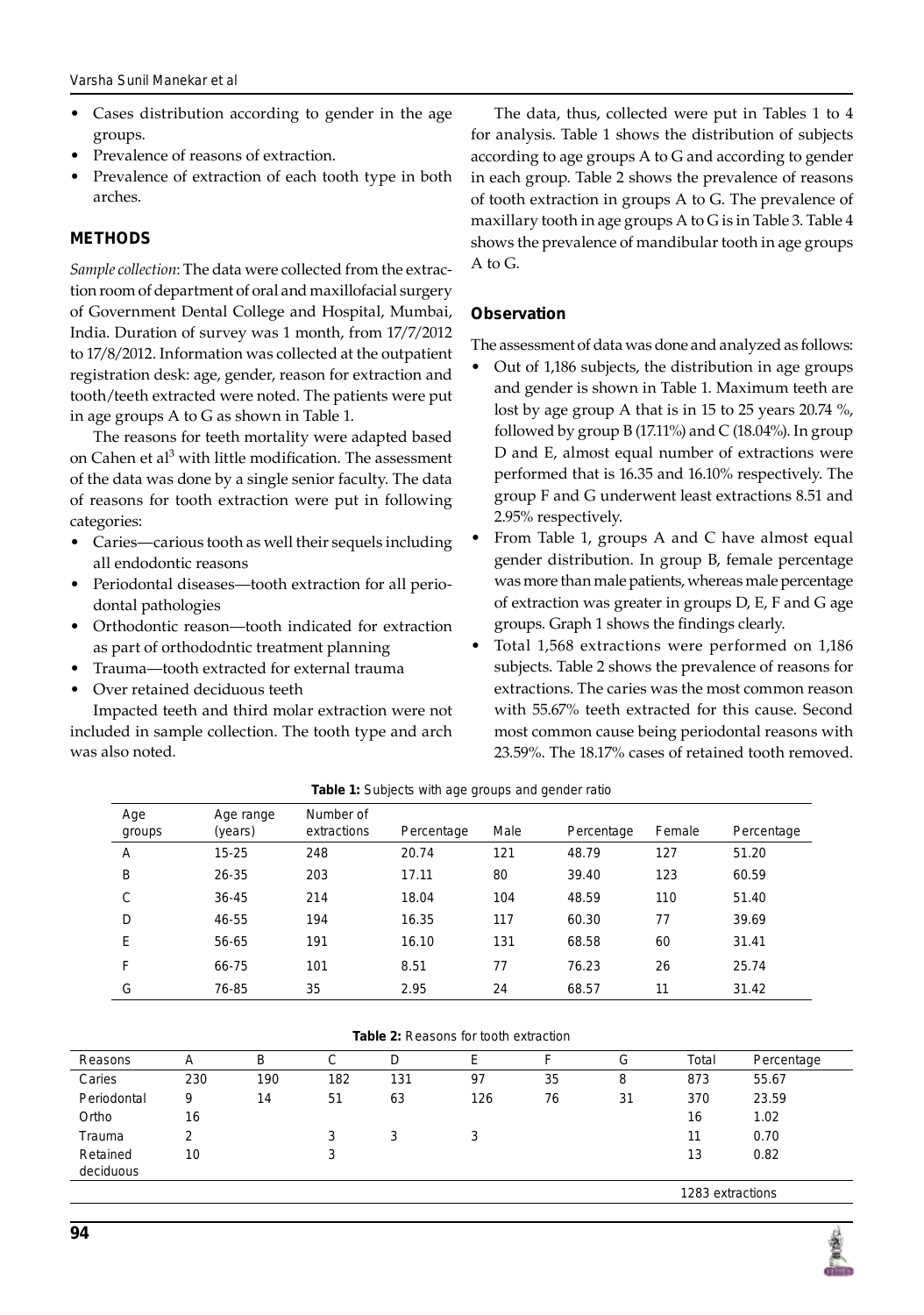*Tooth Mortality: An Analysis of Reasons underlying the Extraction of Permanent Teeth*

| <b>Table 3:</b> Prevalence of maxillary tooth in age groups A to G |    |    |    |    |    |    |   |                 |            |
|--------------------------------------------------------------------|----|----|----|----|----|----|---|-----------------|------------|
| Teeth no.                                                          | А  | B  | С  | D  | Ε  |    | G | Total           | Percentage |
| Central incisors                                                   | 8  | ົ  | 3  | 15 | 15 | 10 | 4 | 57              | 3.63       |
| Lateral incisors                                                   | 4  | 11 | 14 | 13 | 23 | 18 | 6 | 88              | 5.61       |
| Canine                                                             |    | 5  | 15 | 9  | 23 | 17 | 6 | 75              | 4.78       |
| First PM                                                           | 17 | 17 | 36 | 23 | 21 | 8  | 6 | 128             | 8.16       |
| Second PM                                                          | 14 | 21 | 24 | 28 | 19 | 11 |   | 118             | 7.5        |
| First M                                                            | 62 | 33 | 26 | 32 | 25 | 18 | 6 | 202             | 12.88      |
| Second M                                                           | 11 | 24 | 19 | 27 | 26 | 8  | 4 | 119             | 7.5        |
|                                                                    |    |    |    |    |    |    |   | 787 extractions | 50.19      |

**Table 4:** Prevalence of mandibular tooth in age groups A to G

| Teeth no.       | Α   | В  | С  | D  | E  | F  | G | Total           | Percentage |
|-----------------|-----|----|----|----|----|----|---|-----------------|------------|
| Central incisor |     | 2  | 10 | 10 | 15 |    |   | 45              | 2.86       |
| Lateral incisor |     | 3  | 10 | 13 | 20 |    |   | 60              | 1.31       |
| Canine          | っ   | 3  | 12 | 11 | 19 | 9  | 3 | 59              | 3.76       |
| First PM        | 4   | 8  | 14 | 21 | 23 | 5  | 2 | 77              | 4.91       |
| Second PM       | 17  | 17 | 17 | 19 | 30 | 9  | 3 | 112             | 7.14       |
| First M         | 120 | 57 | 48 | 30 | 35 | 5  | 4 | 299             | 19.06      |
| Second M        | 27  | 33 | 16 | 17 | 21 | 12 | 3 | 129             | 8.22       |
|                 |     |    |    |    |    |    |   | 781 extractions | 49.80      |



As seen from Graph 2, group A has maximum number of extractions for caries reason and group E has maximum number of extractions for periodontal reasons.

Caries is the reason most prevalent for group A, followed by B and C. Thus, dental caries is the most common cause of tooth loss in the subjects under age 45 and the periodontal disease was the major cause for tooth loss in patients over 45 years old. Ortho extractions are done in A group.

• Among the maxillary teeth, individual tooth extraction analysis as seen in Table 3, the first molar was extracted with highest percentage of 12.88%. The maximum first molars were extracted in age group A. The canine is the tooth extracted in minimum number of patients.



**Graph 1:** Age and gender **Graph 2:** Reasons of extraction

- Similarly, Table 4 shows comparison of individual extractions of mandibular teeth. The first molar was the most commonly extracted tooth with 19.06%, followed by second molar, second premolar, first premolar and canine. The central and lateral incisors are with least percentage.
- Highest number of teeth extracted is the mandibular first molar tooth and that is in age group A.
- There is almost equal distribution of extraction number in both arches: maxillary—50.19% and mandibular—49.80%.

## **Results**

Maximum teeth are extracted in age group A that is in 15 to 25 years: 20.74%. The caries was the most common